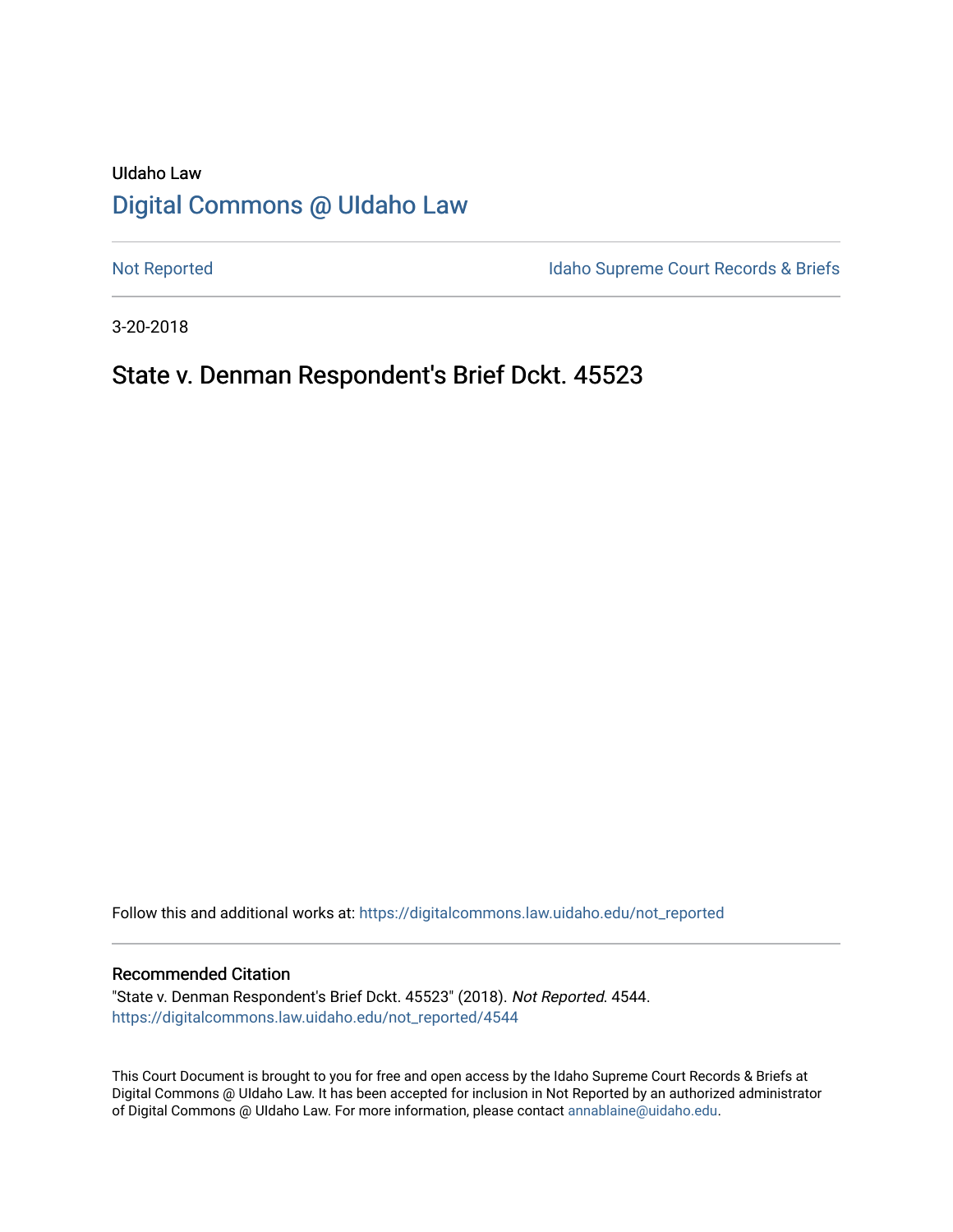LAWRENCE G. WASDEN Attorney General State of Idaho

PAUL R. PANTHER Deputy Attorney General Chief, Criminal Law Division

LORI A. FLEMING Deputy Attorney General P.O. Box 83720 Boise, Idaho 83720-0010 (208) 334-4534

#### IN THE SUPREME COURT OF THE STATE OF IDAHO

) ) ) ) ) ) ) ) ) )

| STATE OF IDAHO,       |  |
|-----------------------|--|
| Plaintiff-Respondent, |  |
| V.                    |  |
| ROY ANDREW DENMAN,    |  |
| Defendant-Appellant.  |  |

NO. 45523

 Twin Falls County Case No. CR42-16-12259

RESPONDENT'S BRIEF

<u>Issue</u>

Should Denman's appeal be dismissed because he waived his right to appeal his sentence?

#### Denman's Appeal Should Be Dismissed Because He Waived The Right To Appeal His Sentence

 Pursuant to a plea agreement, Denman pled guilty to possession of methamphetamine, the state agreed to recommend the retained jurisdiction program and a unified sentence of six years, with four years fixed, and Denman waived his right to "appeal any issues in this case, including all matters involving the plea or the sentence and any rulings made by the court" unless the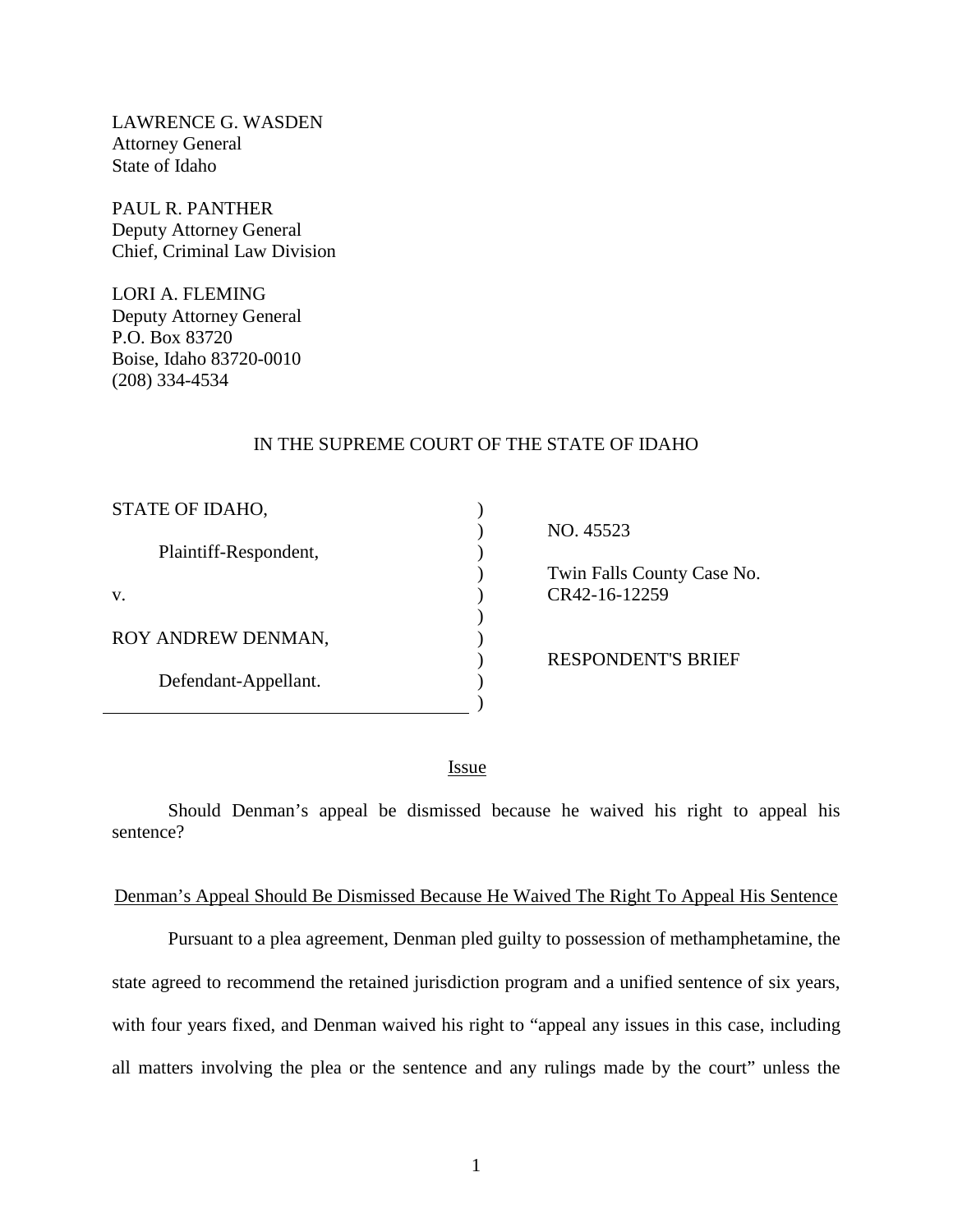district court exceeded the state's recommendation for a period of retained jurisdiction and/or the four-year fixed portion of the sentence.  $(R., pp.83-85, 154-55; Tr., p.66, L.20 - p.67, L.18.)$  The district court imposed a unified sentence of seven years, with two years fixed, and retained jurisdiction. (R., pp.180-85.) Denman filed a notice of appeal timely from the judgment of conviction. (R., pp.189-92.)

"Mindful of the appeal waiver," Denman nevertheless asserts that his sentence is excessive in light of his health problems, substance abuse issues, and employment. (Appellant's brief, pp.2-4.) Denman's appeal should be dismissed because he specifically waived his right to appeal his sentence when he entered into the plea agreement.

The waiver of the right to appeal as a component of a plea agreement is valid and will be enforced if it was made voluntarily, knowingly and intelligently. State v. Murphy, 125 Idaho 456, 872 P.2d 719 (1994).

Pursuant to the plea agreement, signed by Denman, Denman waived his right to appeal his sentence as long as the district court did not exceed the state's recommendation of four years for the "determinate portion of the sentence" and/or the recommendation for a period of retained jurisdiction. (R., p.155.) At the guilty plea hearing, the district court recited the terms of the plea agreement and the appeal waiver, and Denman confirmed that he understood that he was waiving his right to appeal his sentence unless the court "exceeded the four-year fixed part of the State's recommendation, or if [the court] exceeded a retained jurisdiction disposition." (Tr., p.67, Ls.11-20.) The district court subsequently found that Denman had entered his plea knowingly, voluntarily, and intelligently, and Denman has not challenged that determination on appeal. (R., p.154; Tr., p.70, Ls.5-14.) At sentencing, the district court imposed a unified sentence of seven years, with only *two* years fixed, and retained jurisdiction. (R., pp.180-85.)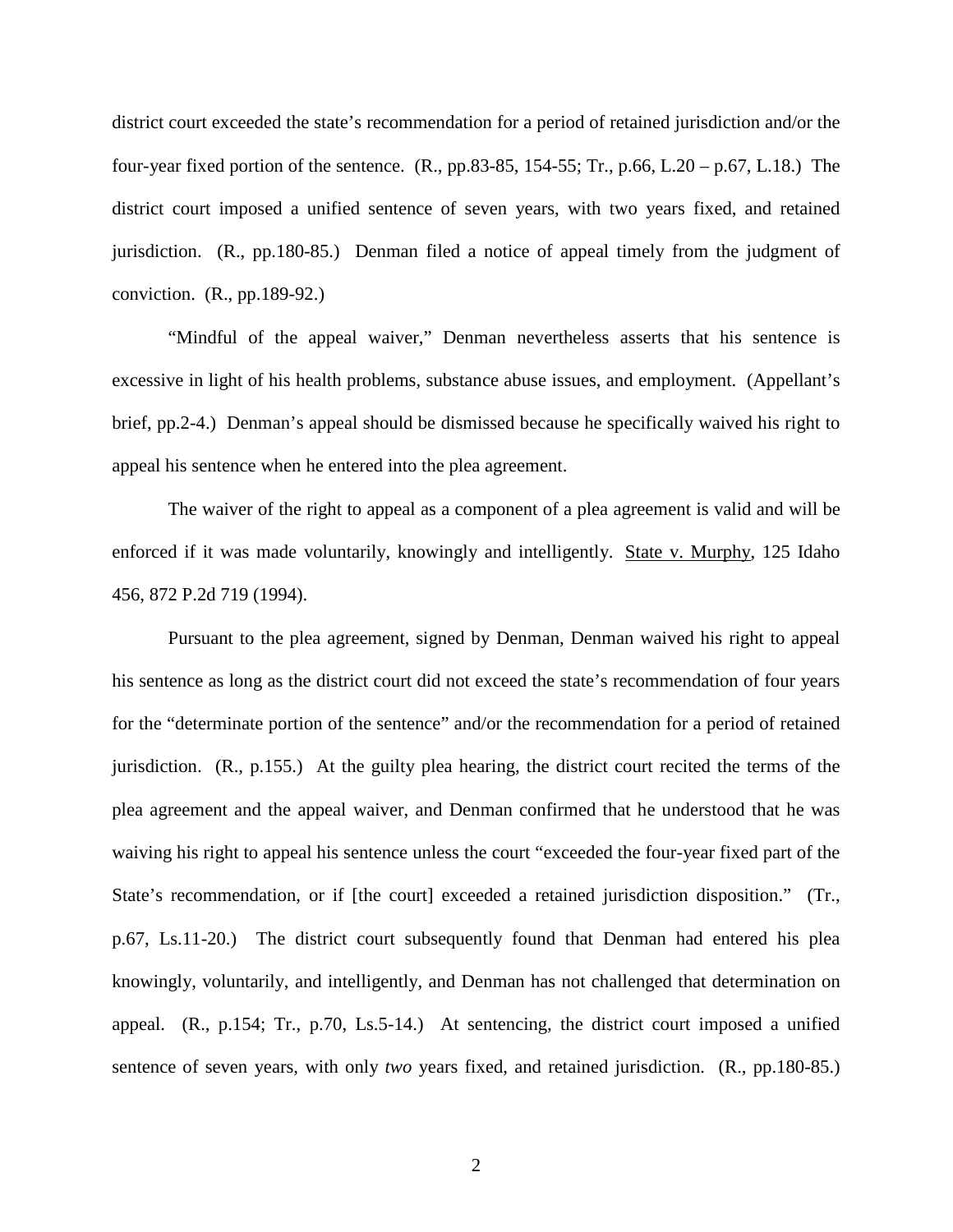Because the district court did not exceed either the determinate portion of the state's recommendation or the recommendation for a period of retained jurisdiction, Denman did not retain his right to appeal. Additionally, Denman acknowledges, on appeal, that he "waived his right to appeal his sentence." (Appellant's brief, p.3.) To allow an appellate challenge in these circumstances would allow Denman to evade the appeal waiver in his plea agreement. Because Denman specifically waived his right to appeal his sentence, he cannot challenge his sentence on appeal and his appeal should be dismissed.

#### Conclusion

The state respectfully requests this Court to dismiss Denman's appeal because he waived his right to appeal his sentence.

DATED this 20th day of March, 2018.

 $/s/$  Lori A. Fleming LORI A. FLEMING Deputy Attorney General

 VICTORIA RUTLEDGE Paralegal